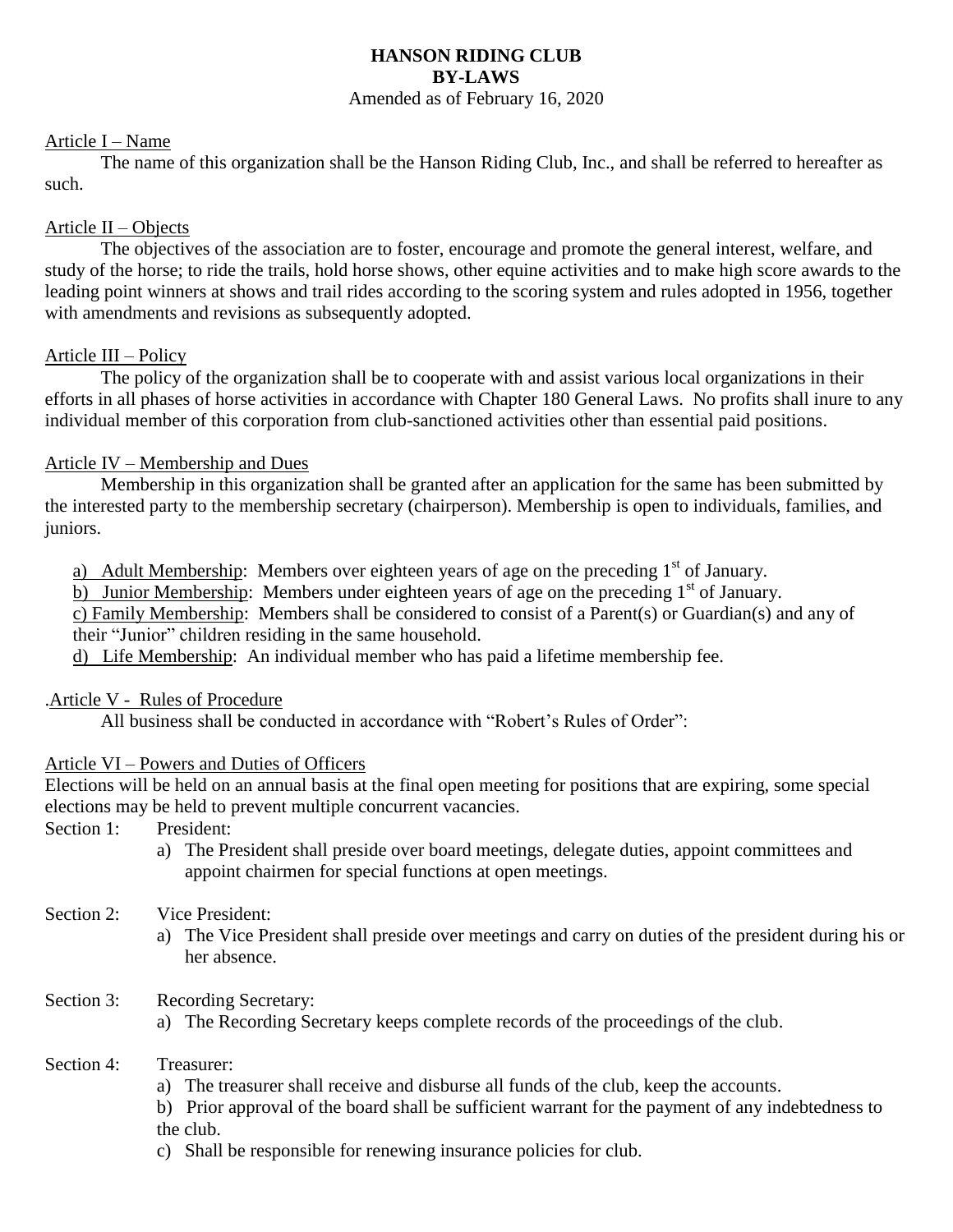- d) Books shall be audited annually by an audit committee comprised of the treasurer and two HRC NON board members, and appointed by the board.
- Article VII Board of Directors
- Section 1: Henceforth, the Board of Directors shall be called the board.
- Section 2: The board will consist of:
	- a) Officers (as described in Article VI) for a two year term.
	- b) The immediate past President as advisory only (for 1 year).
	- c) Eight members elected at large:
		- 1. Two for a one year term.
		- 2. Two for a two year term
		- 3. Two for a three year term
		- 4. Two alternate for a one year term
- Section 3: Any board member or officer who is absent 3 times in a fiscal year (unless absence was excused by board) shall be required to resign. The vacancy shall be filled by the alternate board member or by the board.
- Section 4: Two alternate board members shall be chosen from the list of those running for a position but not selected, and shall replace any board member who is absent or who may have abstained from their duties through resignation or removal.
- Section 5: Membership Secretary Shall keep accurate dated records of membership and will provide current lists of members to the board and/or other committees as needed with approval by the board for purposes of club use only.
- Section 6: Point Secretary Shall keep updated lists of members' points on horse shows and trail rides, making point standings available, after events, to the newsletter editor for publication.

Final points will be totaled after the last HRC event of the season and then posted for approval and publication as year-end final standings. Point Secretary may appoint a committee to review points as needed.

- Section 7: Appointed Chairmanship:
	- a) Legislative Chairperson To keep members informed of upcoming legislative actions that can affect us in any way, horse related issues and to advise on voting for, or writing to individual legislators.
	- b) Trail Rides Chairperson: To run pleasure/judged trail rides in accordance with the N.E.H.T. rule book, to handle all aspects of each ride.
	- c) Activities Chairperson: To run an event for the sole purpose and enjoyment of the members and their families.

All preceding positions shall be appointed by the board with a 2/3 majority vote.

#### Article VIII– Meetings

Section 1: Open meetings shall be a minimum of once a year. Open meetings may include but are not limited to clinics, demonstration and guest speakers. Dates will be posted in the newsletter, on the website, by electronic or special mailing.